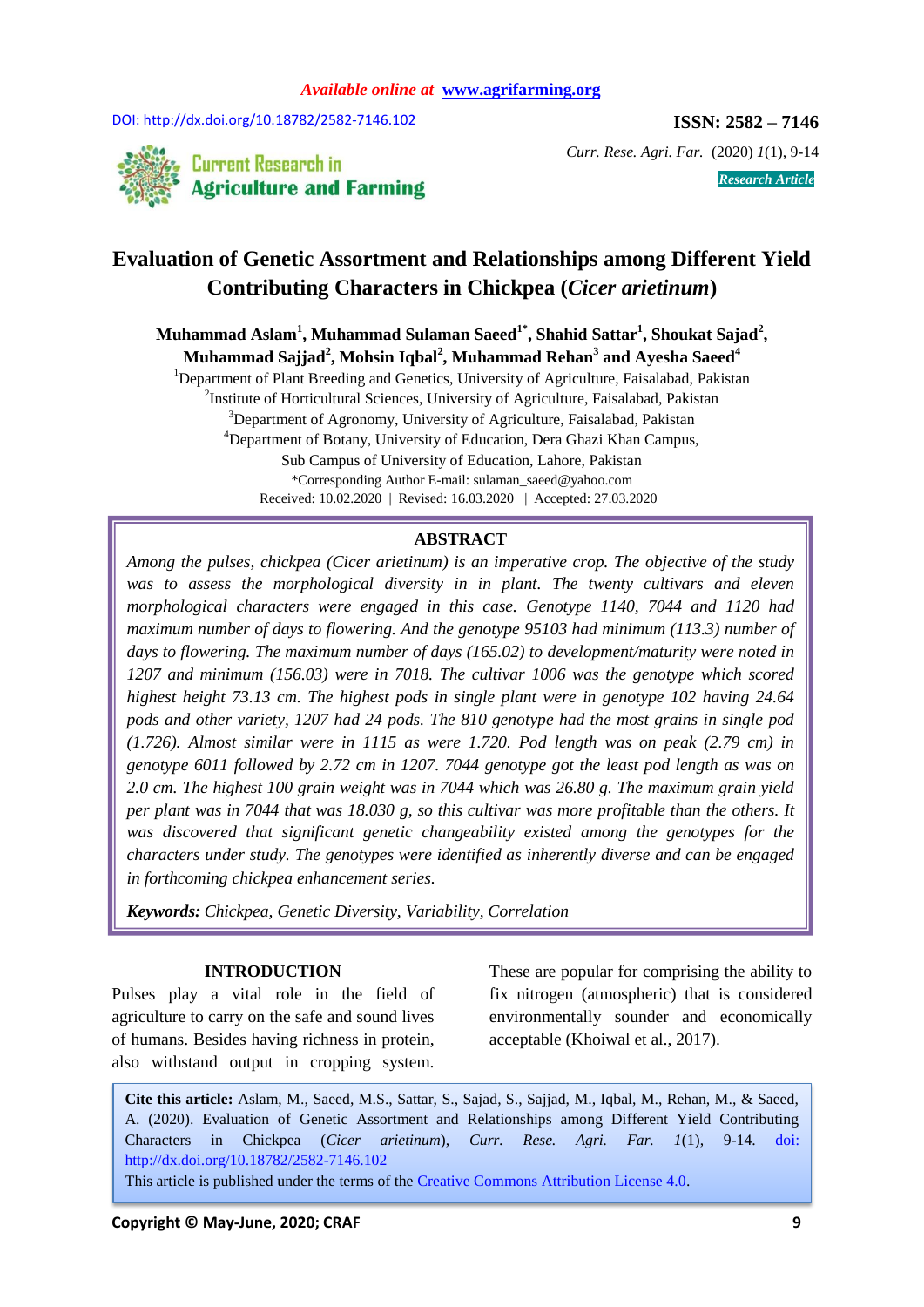**Aslam et al.** *Curr. Rese. Agri. Far.* (2020) *1*(1), 9-14 ISSN: 2582 – 7146

The genus consists of 34 wild perennials, 8 annual wild and 1 annual grown species. Chickpea is considered as one of the most primitive crop. It was under cultivation at the time when the oldest civilizations of Middle-East and South Asia were excavated (Noor et al., 2003). It belongs to family Fabaceae (Nawaz et al., 2017). Chickpea, also a pulse, is the third supreme vital vegetable on the planet consisting space of 11.550 million hectares and total production of 10.46 million tons (FAOSTAT 2013; Vijayakumar et al., 2017).

It is one of the most imperative crops among pulses. It contributes respectable financial incomes to the growers due to the chief Rabi legume crop cultivated in the rain fed areas, where it has the involvement of 88.0% of the aggregate area. In province, the Punjab, the area under farming embraces Thar and other connecting districts i.e. Khushab, Bhakkar, Layyah, Mianwali and in some portions of Jhang (Ali et al., 2011).

It is usually less costly and rich reserve for protein both for humans and animals. It encompasses protein (19.50%), fats (1.40%), ash (4.89%), carbohydrates (57.0- 60.0%) and moisture (4.90- 15.6%) (Ali et al., 2011). It is very rich reserve for essential amino acids (tryptophan and lysine) whereas cereals lack these amino acids. Chickpea acts as a good source of balanced diet when it is taken in combination with cereals (Mushtaq et al., 2013). Its grains are used as flour, salads, cooked and ground into a paste which is locally known as basin, roasted, spiced and eaten as a snack (Al-Rifaee et al., 2007).

The production of chickpea is governed by many respects including cultivars, growing period, geographical zone, and agronomical adopted practices (Tawaha et al., 2005). Moreover, in a specific chickpea variety grain produce is a reliability of various profit paying attributes and has been made the permanent purpose of the plant breeders and researchers (Saleem et al., 2002).

 Mainly food legumes, consisting of Faba beans, lentils, peas, beans and chickpea are known as very important sources of vegetable proteins which can add supplements in

Approximation of genetic miscellany is very compulsory to upsurge the inherent potential of a little breeding scheme for plant breeders. Essentially, data of the countless yield causal traits and their association offers the elementary awareness to plant breeder for chosing of extraordinary yielding assortments (Malek et al., 2014).

The objective of the present-day task was to assess the inter-relationship of numerous yield features, to discover yield components and to judge the genetic unevenness among various traits.

# **MATERIALS AND METHODS**

The test material contained twenty world class reproducing lines including two business assortments of chickpea to be named 110, 7044, 12048, 6011, 7018, 1006, 1001, 1118, 1115,1016, 95103, 1270, 1120, 120 1140, 1103, Wnhar-2000, 810, 7000, Noor-2009. The plant-to-plant and "line to line separations were retained 15 and 30 cm separately.

# **1. Days taken to blossoming/flowering (DTF)**

The information was recorded from the date of scattering the seeds to the date when over half plants inside a passage demonstrated rise of first blossom and the mean value was known.

# **2. Days taken to development/maturity (DTM)**

Days engaged to development were verified when 90% plants inside a passage changed to brown colored and prepared for obtaining. The quantities of days were figured from the date of scattering seeds to the date of development and normal or mean was determined.

# **3. Primary/Major branches in a plant (PBP)**

The twigs emerging from the peak or nodule of basal were checked from every one of the chosen plant and means were gotten.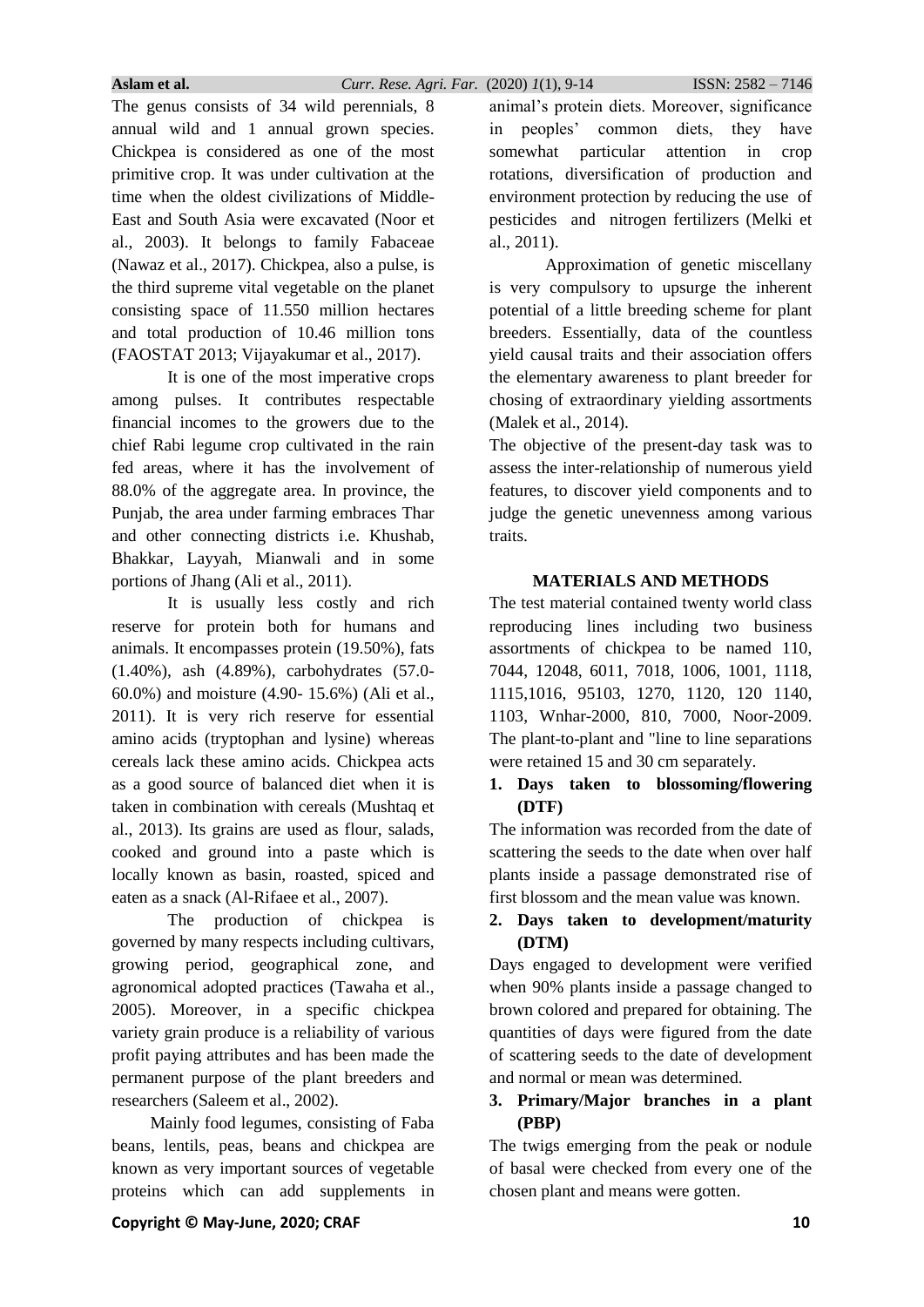## **4. Secondary/subordinate branches per plant (SBP)**

The branches emerging from the essential or primary branches were considered the auxiliary branches per plant for each haphazardly chosen plant and afterward the normal was taken.

#### **5. Plant tallness/height (PH)**

At the point when plants development was stopped and their colour turned brown, tallness of 10 arbitrarily chosen plants from every section was estimated in centimeters starting from the earliest stage up to the top of the canopy of the plants with the assistance of meter-rod and means were taken.

#### **6. Pods for every plant (PPP)**

The units were isolated and checked from each chosen plant in the wake of reaping, cases of all the ten plant of a genotype were include and mean was known. Just very much filled pods were incorporated into the counting.

# **7. Grains for every pod (GPP)**

Ten plants were chosen from every genotype inside a repetition. All the filled ones from each plant were shelled, included and grains delivered were numbered.

## **8. Pod length (PL)**

To decide the pod length arbitrarily chose plants inside a rehash and estimated in centimeters scale. At that point normal was worked out.

## **9. 100-grains weight (GW)**

Three arbitrary examples of 100-grains from the mass delivered from each plot were took, weighted independently in gram utilizing an electronic device. Later the mean was considered.

# **10. Biomass for every plant (BPP)**

The plants were deliberately displaced, desiccated and weighted in gram with the assistance of electronic device and mean weight was extracted.

# **11. Grain yield for every plant (GYP)**

The sum amount of grains got from every single one of the chosen plants was independently weighed in gram utilizing electric device and afterward partitioned by the numbers of plants and mean was acquired.

RCBD was applied with Tukey Test for comparing the means of various characters.

# **RESULTS AND DISCUSSIONS**

Days taken to blossoming/flowering extended from 113.30 to 124.63 days. Genotype 1140, 7044 and 1120 had maximum number of days to flowering. And the genotype 95103 had minimum (113.3) number of days to flowering. This was supported by the scientists, Ali et al. (2008). The maximum number of days  $(165.02)$  to development/maturity were noted in 1207 and minimum (156.03) were in 7018. Bicer et al. 2014 and Atta et al. (2008) concluded this variability in this parameter. The primary branches ranged from 2.85 to 2.15 in all genotypes. The highest number of branches were in 1140 and 810 having 2.85 and 2.83 branches per plant respectively. These were same upto some extent with the Noor et al. (2003) and Idrees et al. (2006). The two genotypes comprised the highest secondary branches, those were 7000 and 1207 having 6.55 and 6.51 branches per plant respectively. The least number of branches were in 1115 which had 4.62 branches in it. This variability was proved by Atta et al. (2008). The cultivar 1006 was the genotype which scored highest height 73.13 cm. 7044 was on  $2<sup>nd</sup>$  number in this case which had 72.103 cm height. Minimum was attained by 1060 genotype that had 60.637 cm height. This variability was also shown by Ozcelik and Bozoglu (2004). The highest pods in single plant were in genotype 102 having 24.64 pods and other variety, 1207 had 24 pods. These both had the highest number of pods. The minimum pods were 16.27, and were in 7000. These were also in the research of Singh et al. (2001) with some contradiction. The 810 genotype had the most grains in single pod (1.726). Almost similar were in 1115 as were 1.720. The least were in 1207 that were 1.46. Saleem et al. (2005) reported same variability. Pod length was on peak (2.79 cm) in genotype 6011 followed by 2.72 cm in 1207. 7044 genotype got the least pod length as was on 2.0 cm. For this trait, Kumar et al. (2003) reported same results. The highest 100 grain weight was in 7044 which was 26.80 g. And slightly less was in 1115 which was 25.29 g. The lowest weight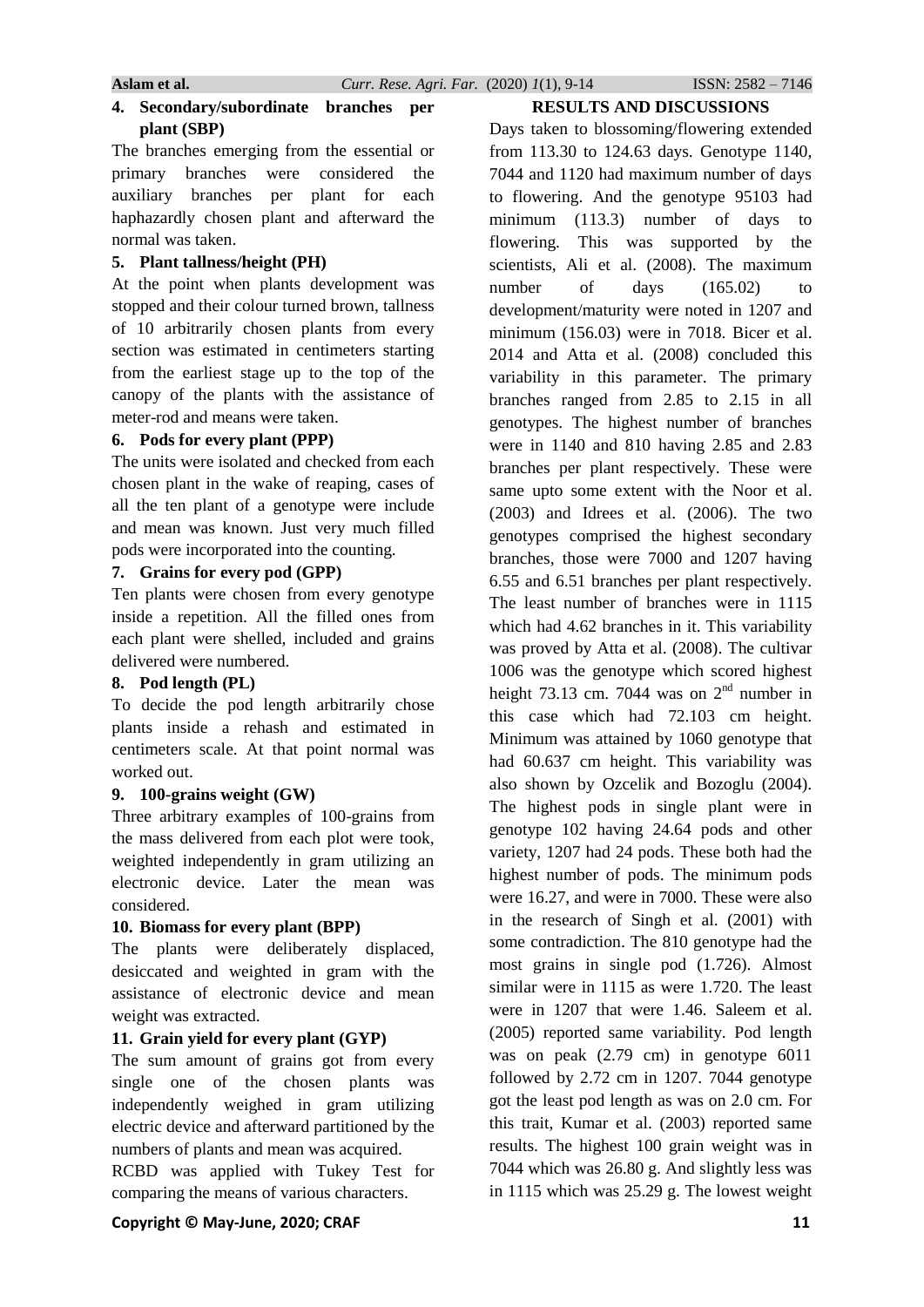**Aslam et al.** *Curr. Rese. Agri. Far.* (2020) *1*(1), 9-14 ISSN: 2582 – 7146

was showed by the genotype 1120 having 15.43 g. Yadav et al. (2003) had same results with some contradiction. The other character, biomass was maximum (70.293 g) in the 7044. And least (16.66 g) was assessed in the 95103. This character ranged from 16.66 g to 70.293 g. These results were in agreement with Hassan et al. (2008). The maximum grain yield per plant was in 7044 that was 18.030 g. Minimum was in 102 that was 10.073 g. Rehman (2000) also reported this great variability.

The complete description is there in table 1 and correlation is depicted in Table 2.

|                 |      | Obs.<br>with   | Obs.<br>without<br>missing |                |                |             | Std.      |
|-----------------|------|----------------|----------------------------|----------------|----------------|-------------|-----------|
| <b>Variable</b> | Obs. | missing        | data                       | <b>Minimum</b> | <b>Maximum</b> | <b>Mean</b> | deviation |
| <b>DTF</b>      | 20   | $\Omega$       | 20                         | 113.330        | 124.760        | 117.605     | 2.539     |
| <b>DTM</b>      | 20   | $\theta$       | 20                         | 156.160        | 165.660        | 160.962     | 2.248     |
| <b>PBP</b>      | 20   | $\overline{0}$ | 20                         | 2.160          | 2.900          | 2.456       | 0.194     |
| <b>SBP</b>      | 20   | $\theta$       | 20                         | 4.630          | 6.400          | 5.866       | 0.414     |
| <b>PH</b>       | 20   | $\theta$       | 20                         | 60.660         | 73.330         | 67.719      | 3.385     |
| <b>PPP</b>      | 20   | $\overline{0}$ | 20                         | 16.330         | 24.660         | 20.721      | 2.398     |
| <b>GPP</b>      | 20   | $\Omega$       | 20                         | 1.460          | 1.750          | 1.577       | 0.082     |
| PL              | 20   | $\theta$       | 20                         | 2.000          | 2.770          | 2.501       | 0.221     |
| GW              | 20   | $\theta$       | 20                         | 15.500         | 26.830         | 21.827      | 2.728     |
| <b>BPP</b>      | 20   | $\theta$       | 20                         | 16.670         | 70.330         | 62.621      | 11.435    |
| <b>GYP</b>      | 20   | $\Omega$       | 20                         | 10.000         | 18.000         | 13.407      | 1.855     |

#### **Table 1: Descriptive statistics regarding quantitative characters**

**Table 2: Correlation coefficient**

| <b>Variables</b>                | <b>DTF</b> | <b>DTM</b> | <b>PBP</b> | SBP      | PH    | PPP   | GPP      | PL       | GW       | <b>BPP</b> | GYP |
|---------------------------------|------------|------------|------------|----------|-------|-------|----------|----------|----------|------------|-----|
| <b>DTF</b>                      |            |            |            |          |       |       |          |          |          |            |     |
| <b>DTM</b>                      | 0.221      |            |            |          |       |       |          |          |          |            |     |
| PBP                             | 0.297      | $-0.113$   |            |          |       |       |          |          |          |            |     |
| ${\rm SBP}$                     | 0.194      | 0.435      | 0.046      |          |       |       |          |          |          |            |     |
| $\rm PH$                        | 0.411      | 0.094      | 0.183      | 0.107    |       |       |          |          |          |            |     |
| ${\sf PPP}$                     | 0.287      | 0.280      | 0.319      | $-0.031$ | 0.450 |       |          |          |          |            |     |
| GPP                             | 0.137      | $-0.171$   | 0.268      | $-0.379$ | 0.293 | 0.392 |          |          |          |            |     |
| $\ensuremath{\text{PL}}\xspace$ | $-0.215$   | 0.304      | $-0.075$   | $-0.041$ | 0.241 | 0.362 | 0.020    |          |          |            |     |
| $\rm GW$                        | $-0.036$   | $-0.124$   | 0.121      | $-0.178$ | 0.273 | 0.170 | 0.120    | $-0.022$ |          |            |     |
| $\ensuremath{\mathsf{BPP}}$     | 0.306      | $-0.052$   | 0.156      | 0.140    | 0.420 | 0.256 | 0.065    | 0.156    | $-0.143$ |            |     |
| GYP                             | $-0.120$   | $-0.131$   | 0.025      | $-0.339$ | 0.136 | 0.019 | $-0.104$ | $-0.143$ | 0.735    | $-0.056$   |     |

## **CONCLUSION**

It was discovered that significant genetic changeability existed among the genotypes for the characters under study. The genotypes were identified as inherently diverse and can be engaged in forthcoming chickpea enhancement series. The correlation matrix

table revealed that there is strong and positive association between grain yield per plant and 100-grains weight. Also there existed intermediate, significant and positive correlation between plant height and pods per plant.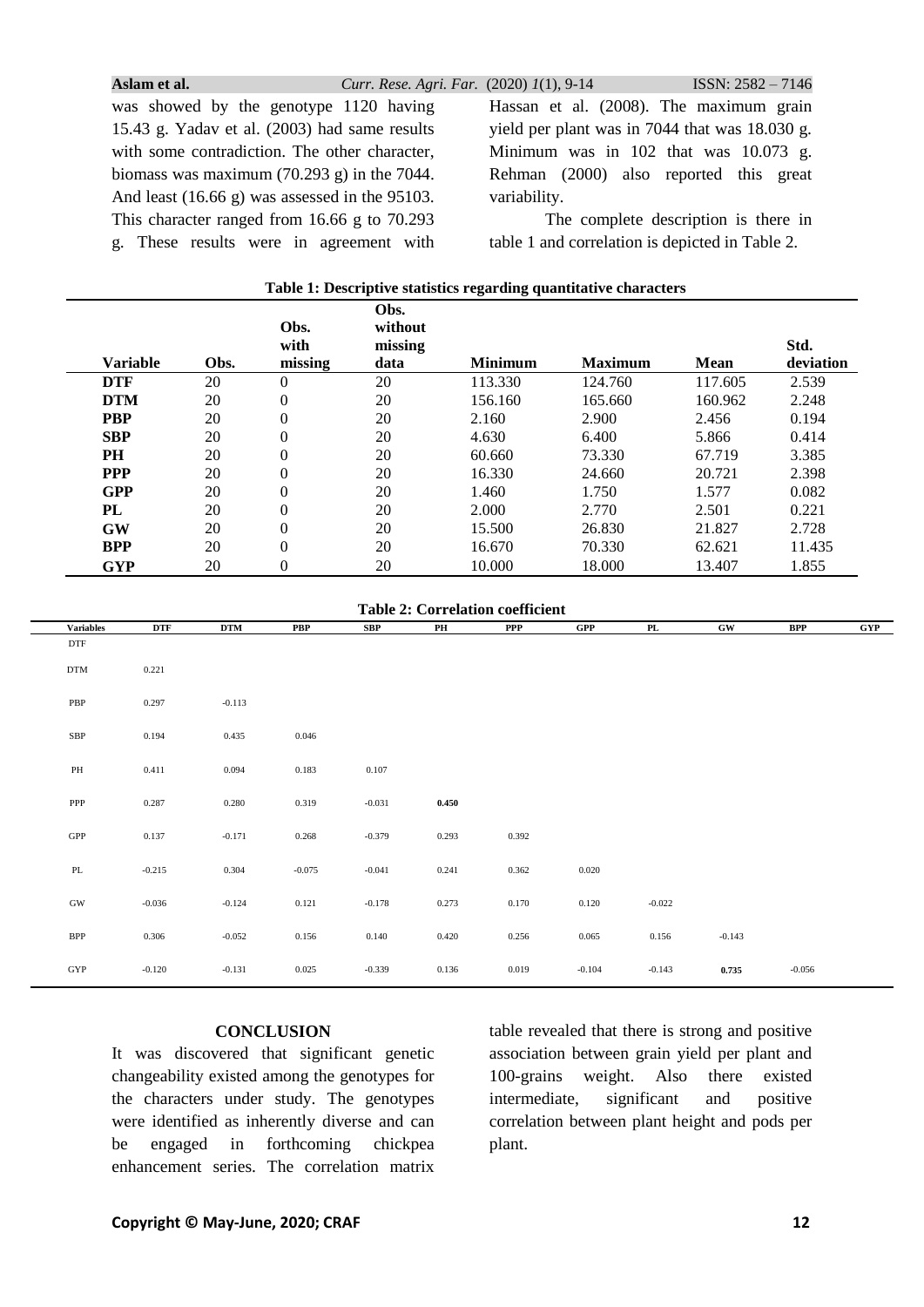# **REFERENCES**

- Ali, M.A., Nawab, M.N., Rasool, G., & M. Saleem. (2008). Estimates of variability and correlation for quantitative traits in chickpea (*Cicer arietinum* L.). *J. Agric. And Social Sci. 4*(4), 177-179.
- Ali G., Porsa, H., & Bagheri, A. (2011). Assessment of Iranian chickpea (*Cicer arietinum* L.) germplasms for drought tolerance. *Agricultural Water Management 98*, (2011) 1477–1484
- Al-Rifaee, M. K., Al-Yassin, A., Haddad, N., & Al-Tawaha, A.M. (2007). Evaluation of chickpea breeding lines by examining their responses to sowing date at two Mediterranean climatic locations. *Eur. J. Sus. Agric*. *1*(1), 19-24.
- Atta, P.M., Haq, M.A., & Shah, P.M. (2008). Variation and interrelationship of quantitative traits in chickpea (*Cicer arietinum* L.). *Pak. J. Bot*. *40*(2), 637- 647.
- Bicer, B.T. & Sakar, D. (2004). Genetic variability and heritability for grain yield and other characters in Lentil. *J. Biol. Sci. 4*(2), 216-218.
- Food and Agricultural Organization of the United Nations. (2013). FAO Statistical Databases. Available at http://faostat.fao.orgl FAO, Rome.
- Hassan, E.U., Arshad, M., Ahsan, M., & Saleem, M. (2008). Genetic variability and interrelationship for grain yield and its various components in chickpea genotypes for adaptation to low environments. *Legume Research*. *25*(1), 57-59.
- Idrees, A., Sadiq, M.S., Hanif, M., Abbas, G., & Haider, S. (2006). Genetic parameters and path coefficient analysis in mutant generation of Mungbean (*Vigna radiate* L.). *J. Agric. Res. 44*(3), 181-191.
- Khoiwal, S. K., Jain, M.P., Jatav, H.S., & Dhawal, S.K. (2017). Effect of Moisture Stress Conditions on Different Varieties of Chickpea and Its

Growth and Yield Effect. *Env. Eco. 35*(3), 1832-1839.

- Kumar, A. & Ram, A. (2003). Correlation studies in chickpea. *New Botanist. 27*(4), 123-134.
- Malek, M. A., Rafii, M.Y., Nath, U.K., & Mondal, M. (2014). Morphological characterization and assessment of genetic variability, character association, and divergence in soybean mutants. *The Sci. World J.* 1-12.
- Melki, M., Mhamdi, M., & Achouri. A. (2011). Chickpea response to low doses of gamma radiation. *Russian Agricultural Sciences*, *37*(4), 318-321.
- Mushtaq, M. A., Bajwa, M.M., & Saleem, M. (2013). Estimation of genetic variability and path analysis of grain yield and its components in chickpea (*Cicer arietinum* L.). *Int. J. Sci. Eng. Res. 4*(1), 1-4.
- Nawaz, F., Khan, N., Shah, J.A., Khan, A., Liaqat, A., Ullah, S., & Ali. M. (2017). Yield and yield components of chickpea as affected by various levels of FYM and rhizobium inoculation. *Pure App. Bio. 6*(1), 346.
- Noor, F., Ashaf, M., & Ghafoor. A. (2003). Path analysis and relationship among quantitative traits in chickpea (*Cicer arietinum* L.). *Pak. J. Bio. Sci. 6*(6), 551-555.
- Ozcelik, H. & Bozoglu. (2004). The determination of heritabilities and correlations between seed yield and some characters of chickpea (*Cicer arietinum* L.) cultivars. Ondokuz Mays University, *J. Agri. Fac., 19*(3), 8-13.
- Rehman, Z. (2000). Estimation of genotypic and phenotypic correlation for quantitative characters in chickpea. M.S.c Thesis. Pl. Br. And Genet. U.A.F., Faisalabad.
- Saleem, M., Zafar, A., Ahsan, M., & Aslam, M. (2005). Interrelationship and variability studies for grain yield and its various components in chickpea